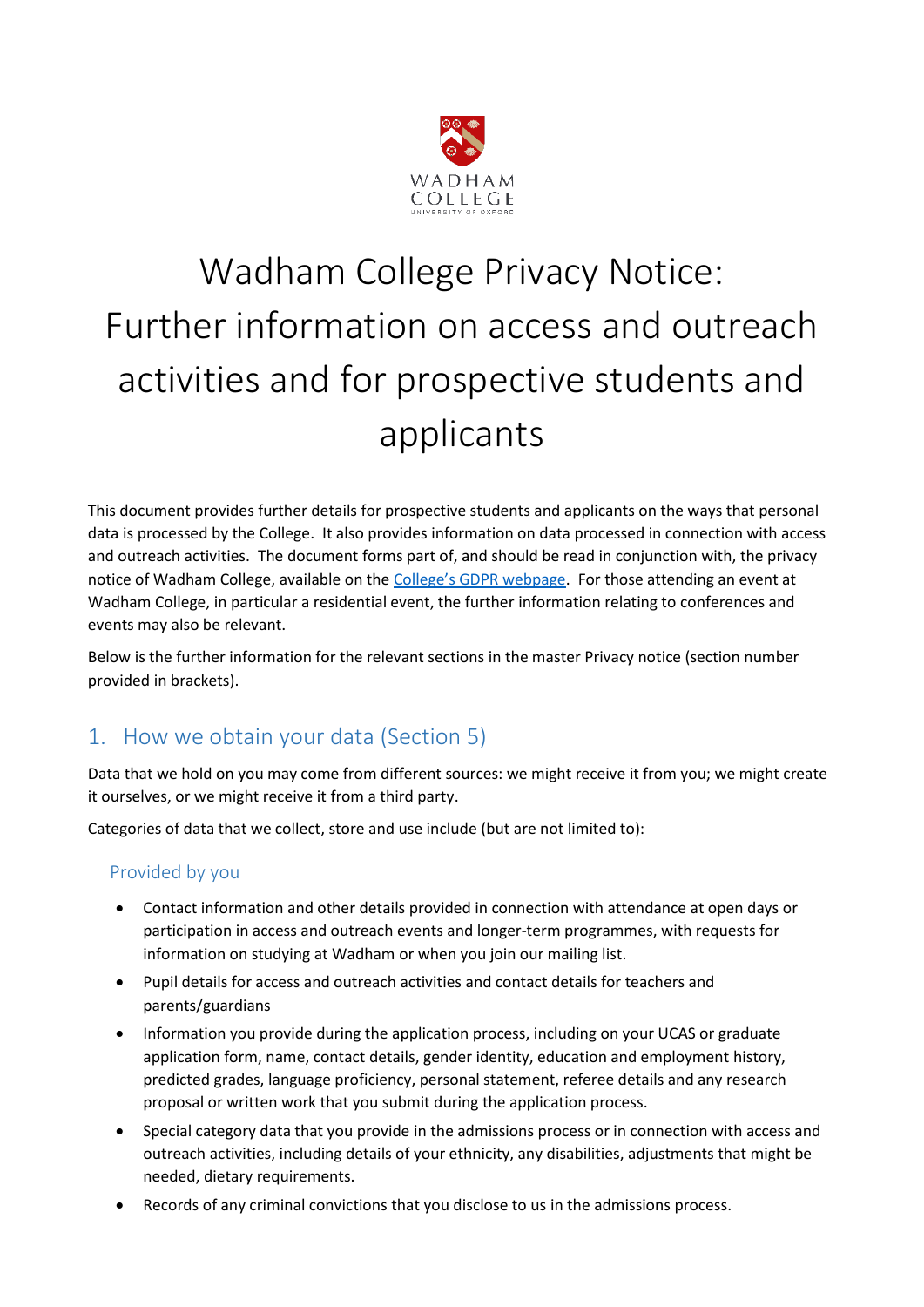- Details of your school, post code and care background provided in your application or in connection with access and outreach events.
- Your fee status and associated information such as your country of residence, funding details including copies of evidence.

## Generated by us, the University of Oxford, or other third parties

- Your school or previous educational establishments or employers if they provide references to us.
- Your family members, guardians, friends, and other contacts who may provide us with information about you if and when they contact us, or vice versa.
- Records of open days and access and outreach events, including the names and contact details for those attending (potential students and teachers), accommodation bookings and emergency contact details for those staying in College.
- Communications prior to events or to your application.
- Data received via, or entered onto, University of Oxford systems.
- Records of our admissions decisions and related correspondence, interview arrangements where applicable, feedback on your application, records of whether you meet the conditions of the offer and enrol at the College. If applicable to your course we also receive details of equivalent decisions by the University department that you apply to.
- Data relating to the decisions made concerning fee status and funding details.
- Data relating to applications for and decisions about scholarships, bursaries and other financial support.
- Data related to visa applications and eligibility to study in the UK.
- 2. Details of our processing activities, including our lawful basis for processing (section 9)

## Data that you provide to us and the possible consequences of you not providing it

If you do not provide us with information that we ask for, it may affect how we are able to help you. For example:

- If you are a prospective student wanting to attend an open day, it may mean that you cannot attend the open day, depending on the type of information we requested.
- If you are an applicant wanting to study with us, it may mean that we are unable to assess your application properly and have to reject it, depending on the type of information we requested.

#### Other sources of your data

Apart from the data that you provide to us, we may also process data about you from a range of sources as described under section 1.

Examples of data that we process, either provided by you or generated by ourselves or others, together with the relevant lawful grounds, is provided below.

#### **Legitimate Interests:**

Some data is processed for the purposes of our or someone else's legitimate interests, except where overridden by your data protection rights and freedoms. This includes: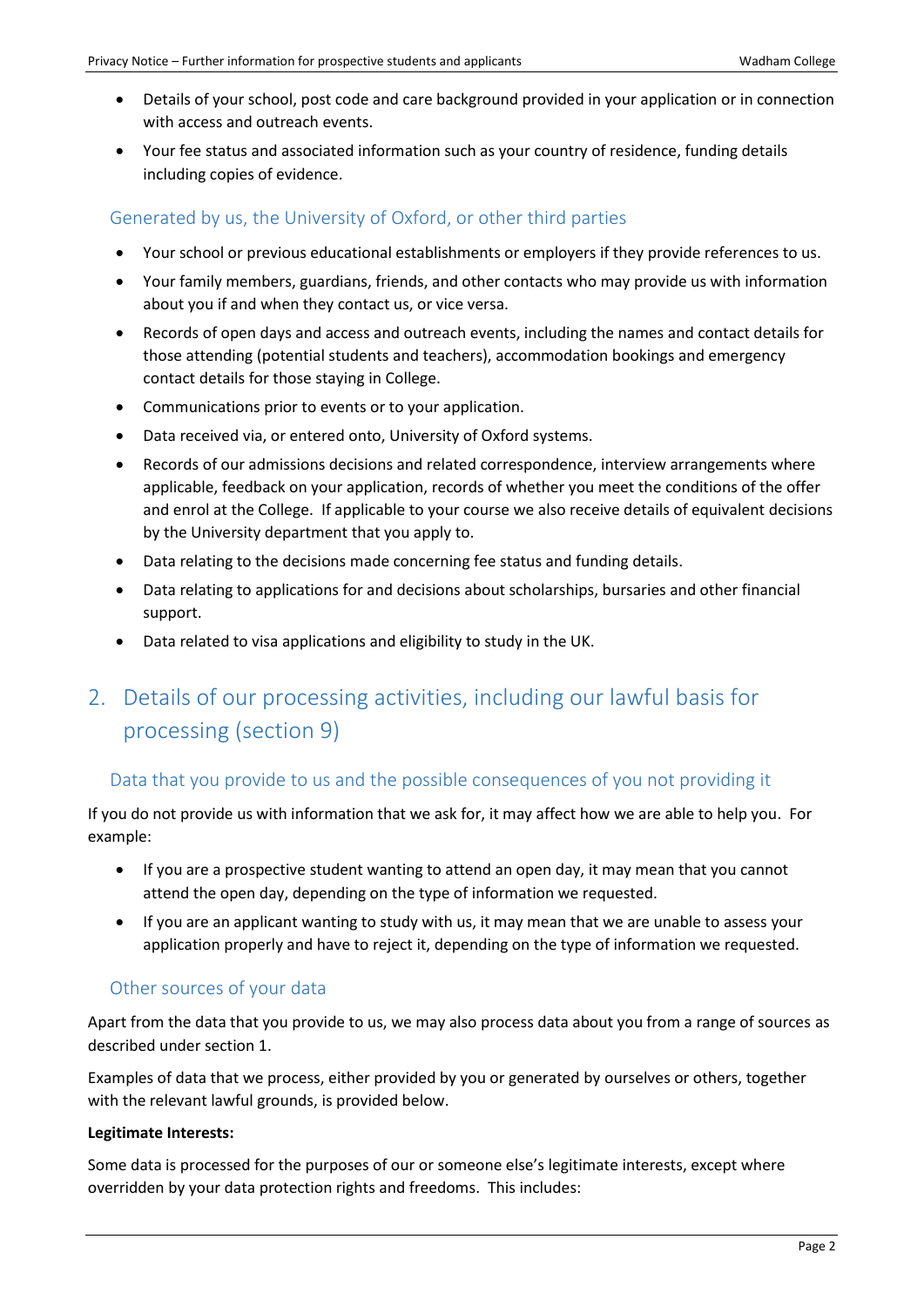- Data processed in responding to enquiries about studying at Wadham or in connection with attendance at events.
- Data relating to the assessment of applications. The College has a legitimate interest in using appropriate data about academic performance, and to take account of the context of academic achievement in order to decide who to invite for interview. For out-reach programmes, the College has a legitimate interest in processing data concerning parental occupation and eligibility for free school meals where the purpose of the programme is to open opportunities to those who may be disadvantaged.

#### **Where it is necessary to take steps at your request prior to entering a contract**:

- Records of and communications about our admissions decisions
- Data required in order to determine the fees you are required to pay and to confirm that you will be able to meet the requirement to pay fees.

#### **To comply with a legal obligation:**

- Data shared with the Home Office/UK Visas and Immigration as part of our reporting obligations under immigration law.
- Special category data, including ethnicity and disability details which we process for equality monitoring purposes and in order to consider reasonable adjustments that should be made (in the case of disability information).

#### **Consent:**

- Data processed when you opt to join our mailing list.
- Data processed when we assist with visa applications at your request.
- Applications for financial support where this is not automatically considered.

We may also use your data in an emergency, where this is necessary to protect your vital interests, or someone else's vital interests. In a small number of cases where other lawful bases do not apply, we will process your data on the basis of your consent. Where you are aged under 18, we may ask your parent or guardian for their consent also.

Where Special Category data or data relating to criminal convictions or allegations is processed, this will be as set out in section six and seven of the Wadham Privacy Notice.

# 3. How long we keep your data (section 12)

We retain your personal information for as long as necessary to fulfil the purposes for which it was collected, including for the purpose of satisfying any legal, accounting or reporting requirements.

The retention period, will depend on the category of the data. As a general guide, our expected retention periods are as follows:

| <b>Expected retention period</b>                                                          | Data                                                                                                                                                                                                     |  |
|-------------------------------------------------------------------------------------------|----------------------------------------------------------------------------------------------------------------------------------------------------------------------------------------------------------|--|
| Up to one year following the end of<br>the academic year in which the<br>event took place | Details of attendees at access and outreach events and open days.                                                                                                                                        |  |
| One year following completion of<br>the admissions cycle                                  | Admissions data relating to unsuccessful candidates.<br>For successful applicants who do not enrol, one year from the last date on<br>which you could have enrolled.<br>Written work for all candidates. |  |